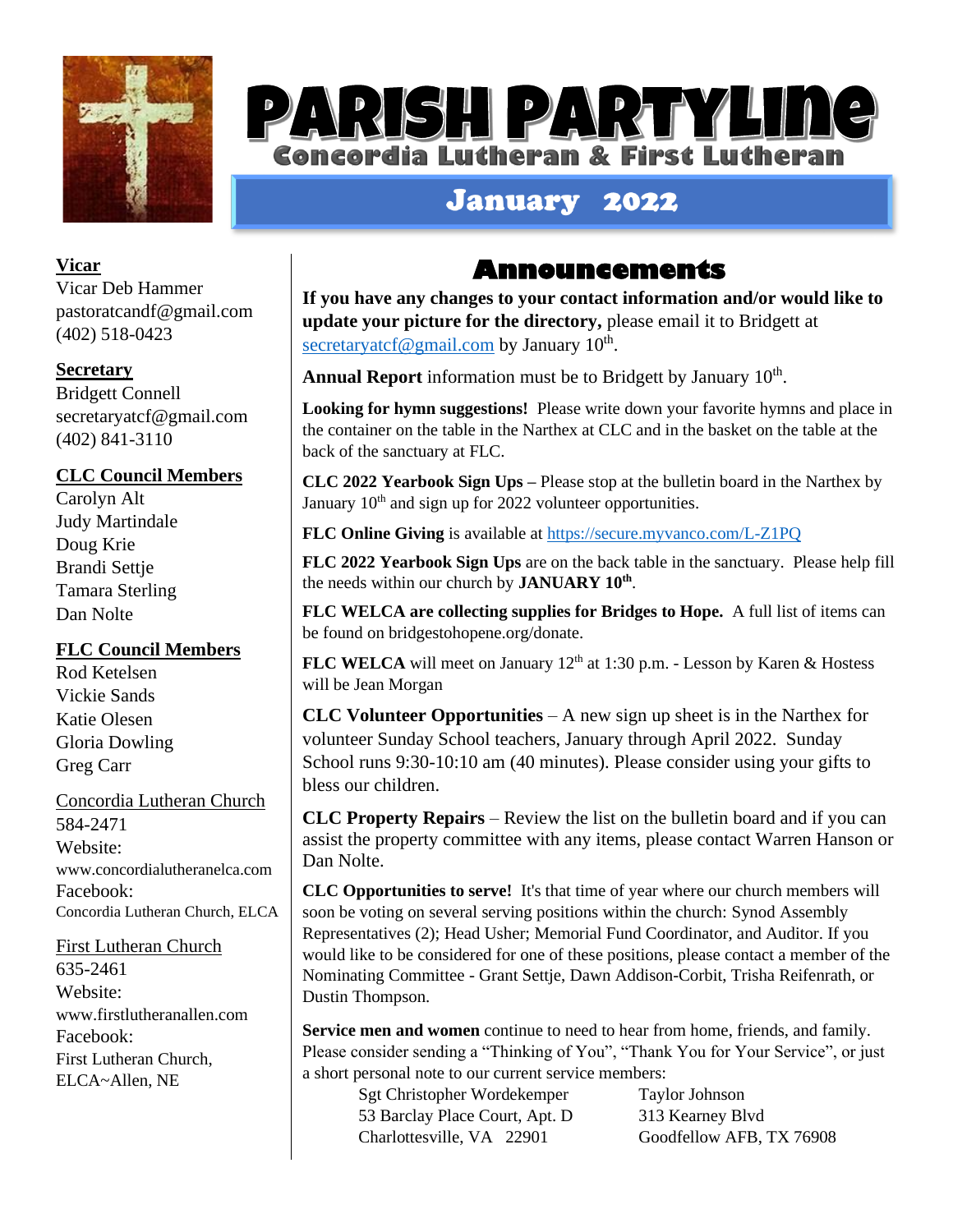

*We remember in our prayers those who are ill or in need of prayers.* Vicar Deb & Family Keith & Elaine Lubberstedt Frieda Bowman Betty Carr Fern Erickson Marilyn Wallin

*We remember those in care facilities or homebound.* Bonnie Kellogg (Homebound) Frieda Bowman (Hillcrest) Lyla Swanson (Kinship Pointe) Marilyn Wallin (CountryView) Fern Erickson (Kinship Pointe)

*We remember those serving in the armed forces.* Chris Wordekemper Taylor Johnson

*Concordia Members* Les Bohlken Betty Bothwell Frieda Bowman Jeremy & Mandy Bruning; Harper, Presley Darlene Cuba

#### *First Lutheran Members*

Jay & Shelly Jones; Brogan Barb Karmann Faith Keil Heidi Keil; Wyatt, Cheyenne Steve Keil; Wyatt, Cheyenne

If you know of any person in need of prayers, please call the church office at 635-2461 and leave a message if no one answers.

# **Worship Helpers & Celebrations**

|                                | <b>First Helpers</b>                                                                     | <b>Concordia Helpers</b>                                                                                       |
|--------------------------------|------------------------------------------------------------------------------------------|----------------------------------------------------------------------------------------------------------------|
| Ushers & Greeters              | <b>Hingst Family</b>                                                                     | Hart Vollers &<br>Dan Nolte                                                                                    |
| Acolytes                       | 1/2<br>1/9<br>1/16<br>1/23<br>1/30                                                       | $1/2$ Lane Fischer<br>$1/9$ Kassidee Holz<br>$1/16$ Cade Johnson<br>1/23 Tanner Thompson<br>1/30 Kolten Settje |
| Lay Readers                    |                                                                                          | Peg Lutt                                                                                                       |
| Communion<br><b>Steward</b>    |                                                                                          | Mary Vollers                                                                                                   |
| <b>Altar Guild</b>             | Henry & Clarice Johnson                                                                  | Mary Vollers                                                                                                   |
| <b>Altar Flowers</b>           |                                                                                          | Peg Lutt                                                                                                       |
| Coffee after<br><b>Service</b> | 1/2<br>1/9 Denise Hingst<br>$1/16$ Henry & Clarice Johnson<br>1/23<br>1/31 Denise Hingst |                                                                                                                |

# **Happy Birthday & Happy Anniversary First** 1/1 Darlene Roberts 1/11 Nick Tramp 1/13 Hunter Connell 1/16 Barb Sands 1/24 Richie Monteith 1/30 Katie Olesen



# **Happy Birthday & Happy Anniversary Concordia**

1/3 Leila Fischer 1/5 Cris Bathke 1/8 Jim & Doris Nelson 1/8 Katie Bathke 1/9 Lyla Swanson 1/11 Toni Thompson 1/13 Peg Lutt 1/15 Joyce Johnson 1/19 Ryker Settje 1/22 Presten Wayman 1/25 Kolton Fischer 1/28 Richard Fischer 1/29 Melvin Vanderheiden 1/31 Valerie Hangman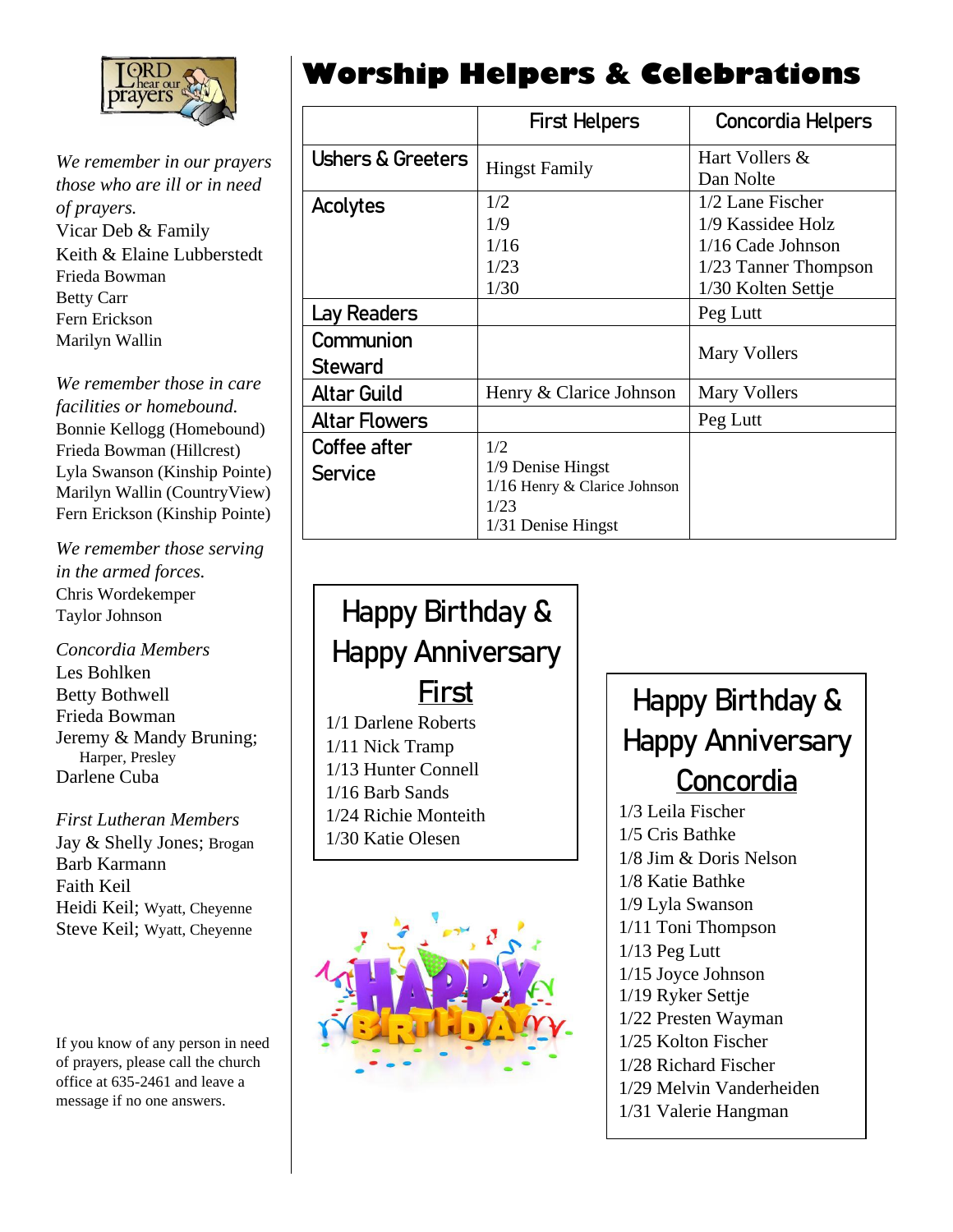# **Ministry Opportunities**

**Confirmation Class** January 5, 12, 19, & 26 from 7:00-8:00 p.m. at CLC

**FLC Council Meeting** January 3<sup>rd</sup> at 7:00 p.m.

**GIGP Council Meeting** January 9<sup>th</sup> 6:00 p.m. at FLC

**CLC Council Meetings January 10<sup>th</sup> at 7:00 p.m.** 

**FLC WELCA** January  $12<sup>th</sup>$  at 1:30 p.m.

**FLC Ministry Celebration/Annual Meeting January 16<sup>th</sup> following worship** 

**Mutual Ministry Meeting January 18<sup>th</sup> at 7:00 p.m. at CLC** 

**CLC Ministry Celebration/Annual Meeting** January 23rd 10:15 a.m. worship, meeting following worship, & potluck following meeting

**Newsletter Deadline** January 24<sup>th</sup>

# Thank You received addressed to G.I.G.P

I so enjoyed your visit on faces and the cookie's. you had the Christmas spirit. although Gabe needs to work on his drawing skills! Hal Hal Chanks again aone Merry Christman to all! Carol Jean Stapleton



I wish to thank all of you for walking with me through the time of my grief. I am beyond grateful for all the support you have shown to me throughout this time. Your kind messages, thoughts, prayers and hugs are greatly appreciated. I am so grateful for the loving sense of community that our churches provide to one another as we faithfully bring God's light to one another in this world. Blessings, Vicar Deb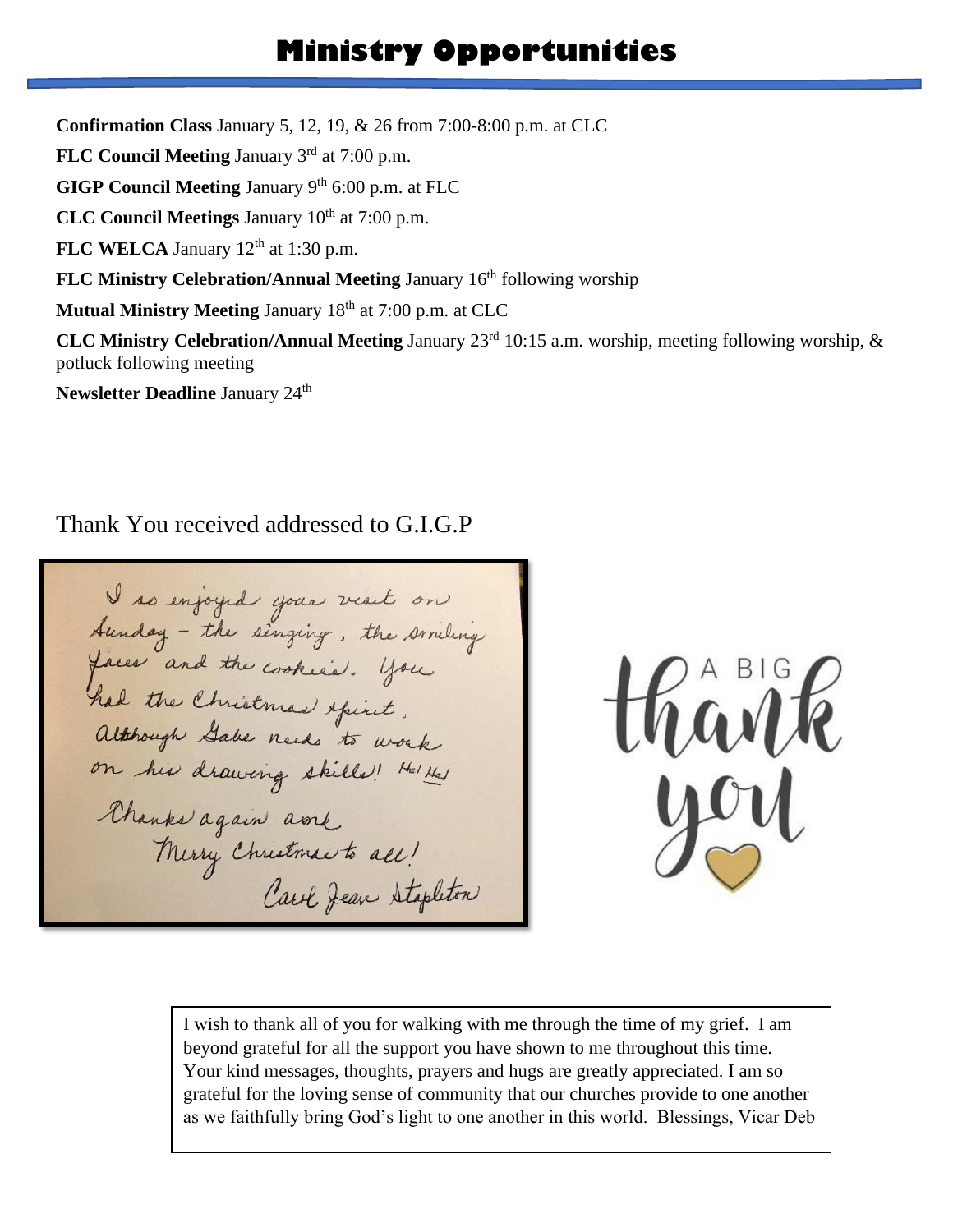# **Vicar's Report**



*Christ, be our light! Shine in our hearts! Shine through the darkness.*

*Christ, be our light! Shine in your church gathered today!*

 Happy New Year! I pray God's blessings be poured upon you in this new year. I pray that your Christmas celebrations were blessed by God and filled with joy – joy at the gift God has given us in His Son, and joy of the many other gifts God daily grants. And now a new year has arrived, and with it, the opportunity to look ahead and be God's light in the world? How do we live out being God's child, a child of light, a Holy child in today's world? How can we be the light for the world to see? *'"No one after lighting a lamp hides it under a jar, or puts it under a bed, but puts it on a lampstand, so that those who enter may see the light.' (Luke 8.16)*

 Jesus said, we can do nothing but be a light for the world to see. Another of Jesus's disciples, John, said it this way: *"This is the message we have heard from him and declare to you: God is light; in him there is no*  darkness at all. If we claim to have fellowship with him and yet walk in the darkness, we lie and do not live out *the truth. But if we walk in the light, as he is in the light, we have fellowship with one another, and the blood of Jesus, his Son, purifies us from all sin" [\(1 John 1:5-7](http://biblegateway.com/bible?version=ESV&passage=1%20John+1:5-7)*).

 Light cannot be anything other than what it is. It's bright; it dispels darkness; it enables people to see what they are doing. God is light, and since He sent His Holy Spirit to live inside believers, so we are therefore God's light. As his ambassadors on earth, we shine even when we don't know it. For me, I so much appreciate being surrounded with the light of Christ that has flowed from all of you during the last couple of months as I grieve the loss of my husband. Your love and light have been uplifting for me. Your light which brings so much support comforts me! I pray we continue to be the guiding light for one another in all that we do. May our witness of Christ continue to shine to others. Peace to you in the New Year!

Vicar Deb

## **Seminary update for Vicar Deb:**

THEOLOGICAL SEMINARY

I am now about mid-way through seminary. The next step is my **Endorsement Approval.** The Endorsement requirements were to be half way through with classes, an approval from a Clinical Pastoral Education Class, and an Essay were to be submitted to proceed for the Endorsement approval. An interview is set up for January 7<sup>th</sup> with the team at Wartburg, a Candidacy Representative and a Churchwide Representative. Once they approve my progress, I then meet with the Nebraska Synod Candidacy team for their approval with the interview set for January 14<sup>th</sup>.

After the Endorsement is approved, I am required to do a one-year **Internship** which takes place in our current church setting with a team or teams evaluating my gifts for ministry. The Internship would begin soon after the Endorsement Approval and be completed by December of 2022.

In addition, I have six more course to take. I will be taking one intensive course on January 28 & 29 in Dubuque, Iowa. This will be my first on-campus class unless once again they decide to return to Zoom because of Covid.

I could not do this without your prayers and support! I am truly thankful for this opportunity!

Vicar Deb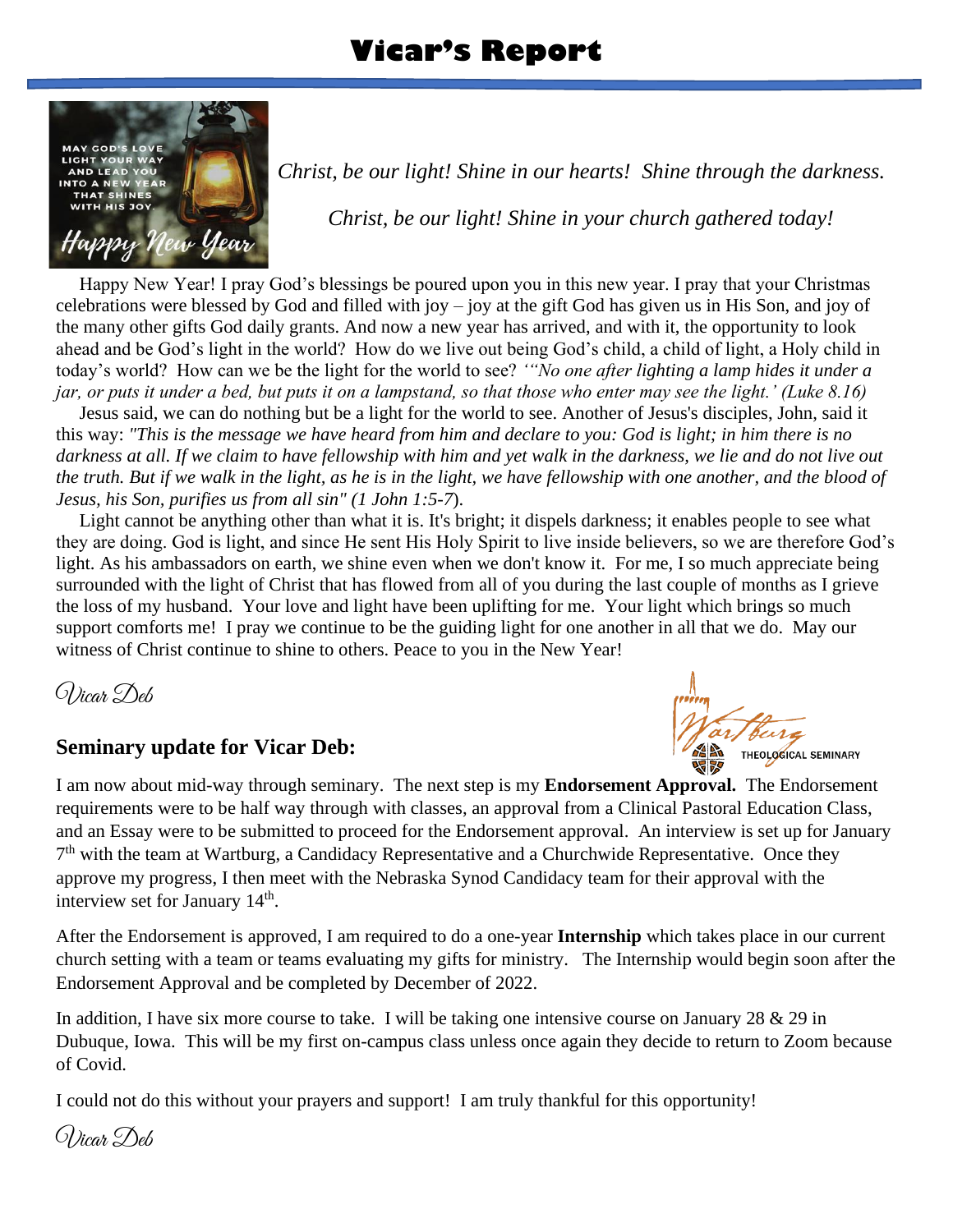# **First Lutheran Council Meeting Highlights**

*One unified body of Christ, called to be agents of love and service to all!*

First Lutheran Council met on December 13, 2021. Present were Vicar Deb Hammer, Gloria Dowling, Rod Ketelsen, Gregg Carr, Katie Olesen, and Vickie Sands.

Opening prayer by all. Secretary's report was read and approved. Treasurer's report was read, discussed and approved. Property items were discussed.

### **Old Business:**

- Council continues to work on staff job descriptions and evaluations.
- Food Pantry Challenge with CLC will end December 19.

### **New Business:**

- FLC will be sending a \$200.00 donation to Haven House.
- We set new dates for several calendar items for the upcoming year.
- A preliminary budget review for 2022 was held.
- We need two new council members. Gloria has volunteered to run again. We still need to find at least one other person.
- The annual meeting will be held January 16 after the service.

### **Upcoming:**

- Christmas Eve service Dec. 24 at 7:00 P.M.
- Annual meeting Jan. 16

Meeting adjourned.

Respectfully submitted, Vickie Sands, Secretary

**Next meeting is January 3 at 7:00 P.M.**

# **Joint Council Meeting Highlights**

First Lutheran Council and Concordia Lutheran Council met for a joint council meeting on December 13, 2021. Present were Vickie Sands, Vicar Deb Hammer, Gloria Dowling, Katie Olesen, Greg Carr, Rod Ketelsen, Lee Johnson, Hart Vollers, Carolyn Alt, Judy Martindale, Doug Krie, and Brandi Settje.

- We will be having a joint service the last Sunday in August. Mercy Meals may possibly be taking part in this service.
- The food pantry challenge runs through Dec. 19. With monetary donations, each dollar equals one pound.
- Mutual Ministry meeting on Jan. 18 at 7:00 at CLC.
- There will be a raise for Vicar Deb in 2022. This was part of the original compensation worksheet.
- Vicar Deb will be gone on Jan. 30
- Vicar's report was read, discussed and approved.

Motion approved to adjourn. Closing prayer by all. Meeting adjourned.

Respectfully submitted, Vickie Sands, Secretary